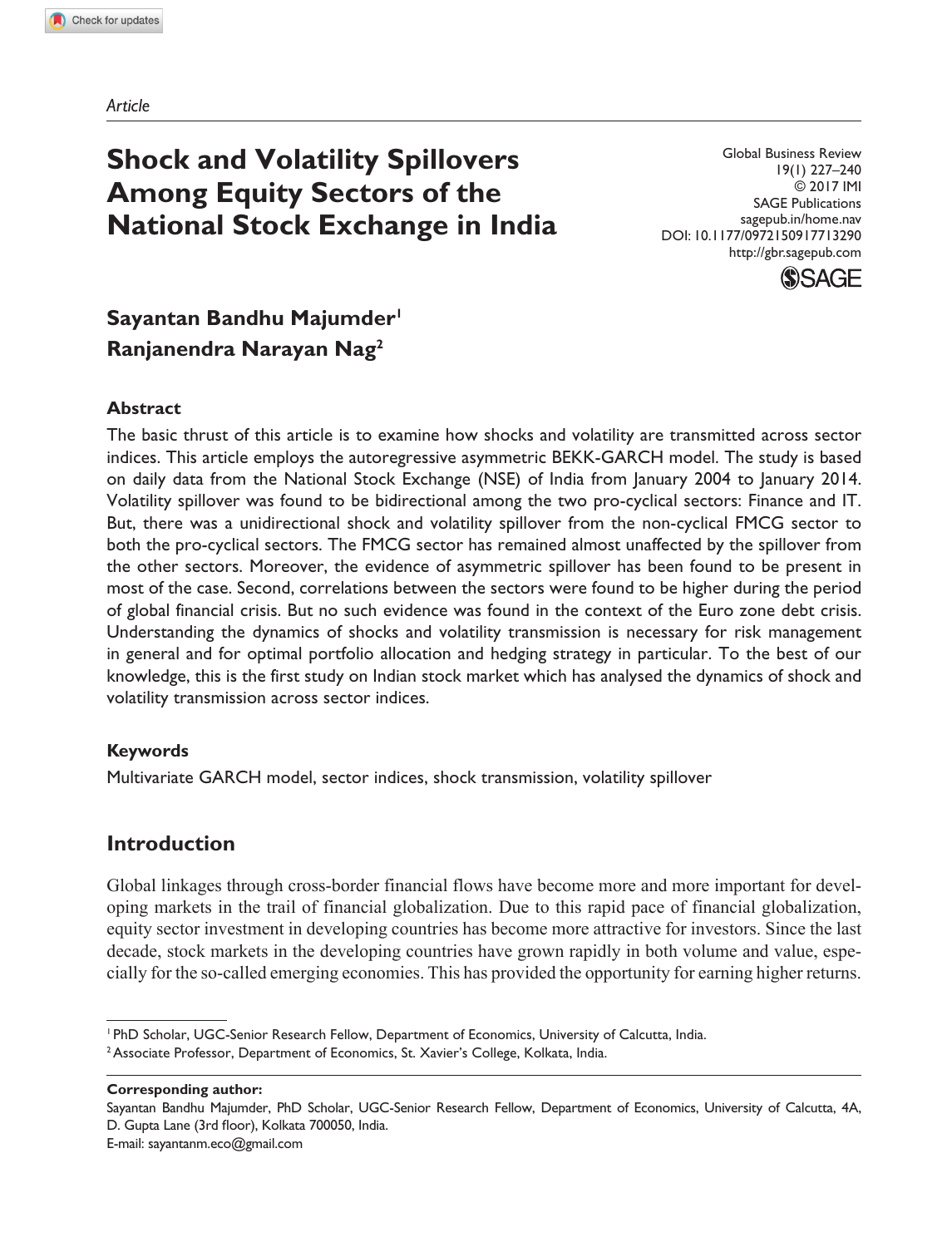But, emerging equity markets are often blamed for being very volatile. Hence, investing in equity markets of the developing countries is always lucrative as well as precarious.

Choosing proper stocks is an art in itself. Following the top-down approach, an investor first chooses the country, then selects the sector and finally picks the individual companies. Plenty of researches have been done on the upper and lower ends. Hamao, Masulis and Ng (1990), King and Wadhwani (1990), King, Sentana and Wadhwani (1994), Lin, Engle and Ito (1994), Karolyi (1995), Soydemir (2000), Diebold and Yilmaz (2009) among many others have studied the transmission mechanism across the markets. Veredas and Luciani (2012) analysed 90 individual firms listed in S&P 100. Koulakiotis, Dasilas and Papasyriopoulos (2009) examined the transmission mechanism between portfolios of crosslisted equities within three European financial regions. Das (2016) has analysed the nexus between the Indian stock market and the other major Asian markets. But the missing link in this literature is the inadequate focus on how information transmission occurs across the sectors. Because of the limited research on sector index, many important questions remain unanswered. For example, how the volatility in one sector affects other? Which sector is prone to be more volatile in response to any unanticipated shocks emanating from other sectors? Is there any interdependence between an aggressive sector and a defensive sector? What is the scope for diversifying portfolio risk?

Since different financial assets are traded based on these sector indexes, it is of paramount importance for financial market participants to understand the shocks and volatility transmission over time and across sectors.<sup>1</sup> In this article, we document a number of stylized facts about the dynamics of shocks and volatility transmission among the three Indian sector indexes, namely the finance, FMCG and IT sectors. The basic thrust of this article is to investigate how shocks and volatility are transmitted across these sector indices.

Several types of research have been done to explore the linkages between Chinese A and B share market. The study includes Fung, Lee and Leung (2000) and Yang (2003), among others. Wang, Kutan and Yang (2005) examined the information flows within and across the sectors of the two Chinese stock exchanges in Shanghai and Shenzhen. Using generalized forecast error variance decomposition, they found strong evidence of interactions between the sectors. Moreover, the finance sector in Shenzhen showed the best diversification potential. Hassan and Malik (2007) also found a strong degree of interdependence among the sector indices in the context of the US economy. The study employed the BEKK model. Using the multivariate VAR-GARCH model, Hammoudeh, Yuan and McAleer (2009) examined the shocks and volatility spillover among the three sectors in Saudi Arabia, Kuwait, Qatar and UAE. Exploiting the vector error correction model, Al-Fayoumi, Khamees and Al-Thuneibat (2009) have explored the dynamic linkages between the four sector indices in the Amman Stock Exchange. However, it is hard to find any study that has explored the shocks and volatility transmission across the sector indices in India.2

This article employs the technique of AR (1) asymmetric trivariate BEKK-GARCH model on the daily data from January 2004 to January 2014 to unearth the aforementioned objectives. Our main findings are as follows. Volatility spillover was found to be bidirectional among the two pro-cyclical sectors: finance and IT. But, there was a unidirectional shock and volatility spillover from the non-cyclical FMCG sector to both the pro-cyclical sectors. The FMCG sector has remained almost unaffected by the spillover from the other sectors. Moreover, the evidence of asymmetric spillover has been found to be significant in most of the case. Correlations between the sectors were found to be higher during the period of global financial crisis. But no such evidence was found in the context of the Euro zone debt crisis. The FMCG sector has shown the potential for diversification.

These results have important implications for the market participants. Understanding the dynamics of shocks and volatility transmission is necessary for risk management in general and optimal portfolio allocation and hedging strategy in particular. To be specific, these results can be used to calculate risk minimizing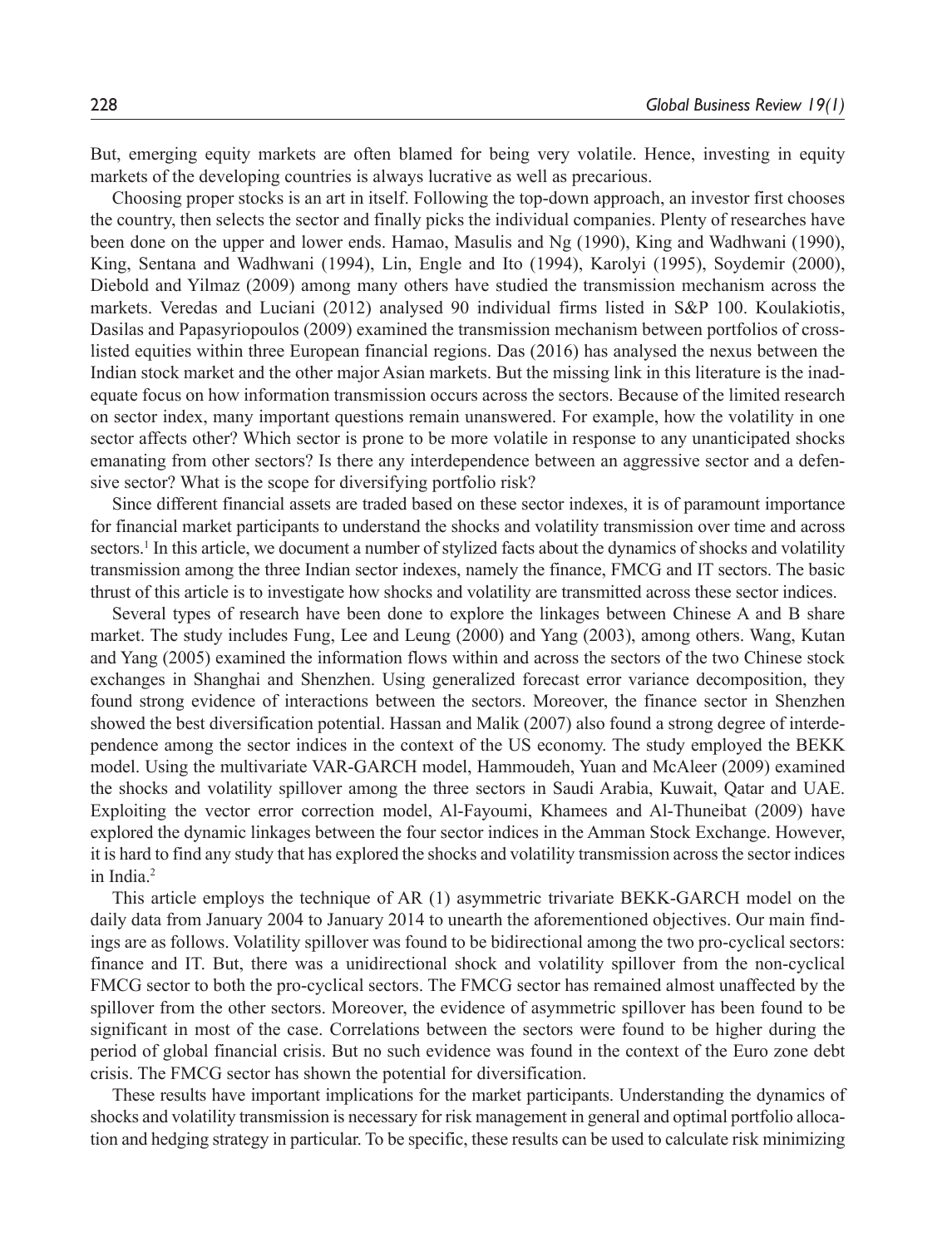portfolio weights and dynamic hedge ratios. Additionally, the results are useful for building accurate asset pricing models, forecasting volatility in sector returns and our understanding of the equity markets.

The rest of this article is organized as follows. The next section describes the data and the summary statistics. The third section deals with the econometric framework. The following section provides the results and some discussion. And the last section concludes this article.

#### **Data**

The data series consists of three sector indices of the National Stock Exchange (NSE) of India, namely S&P CNX Finance (hereafter, Finance), S&P CNX FMCG (hereafter, FMCG) and S&P CNX IT (hereafter, IT). The Finance index is designed to reflect the behaviour of the Indian financial market that includes banks, financial institutions, housing finance and other financial services companies. It consists of 15 stocks that are listed on the NSE. The FMCG index contains 15 stocks from the FMCG sector listed on the NSE. It shows the performance of the FMCG sector in India. The IT index which includes 20 companies listed on the NSE reflects the behaviour of the Indian IT sector. There are 11 sector indices<sup>3</sup> provided by the NSE. Among them, we choose these three indices based on their market representation.<sup>4</sup> Finance, FMCG and IT index, respectively, represent 18.64 per cent, 10.12 per cent and 13.69 per cent of the free-float market capitalization of the stocks listed on the NSE.

The sample covers the data from 1 January 2004 to 31 January 2014. Daily closing data in a total of 2,515 observations were obtained from the NSE. It was a period of mixed blessing for the Indian economy owing to both domestic as well as global factors. Following the global queue, there was a boom in the economy, followed by the global financial crisis and thereafter a quick reversal of the Indian economy, which was further followed by the Euro zone crisis and afterward the domestic macroeconomic headwinds.<sup>5</sup> Within this period, the Indian economy experienced its highest growth rate and stock market peak on the one hand and the global financial crisis followed by the Euro zone crisis on the other hand.

The rate of change in the price series is calculated as continuously compounded returns, or  $R_{i,t} = \ln [P_{i,t}]$  $P_{i,t-1}$ , where  $R_{i,t}$  denotes the continuously compounded return for index *I* at time *t* and  $P_{i,t}$  denotes the price level of index *i* at time *t*. The return series are shown in Figures A1a–c. The graphs strongly indicate that the return series are stationary. In Table A1, we report the descriptive statistics for daily index returns.

The FMCG sector has lower variance in comparison with the other two sectors, which is consistent with the belief that the FMCG sector is less volatile. All the returns are negatively skewed, which indicates that there is a greater chance that the sectors go down than up in a given time period. All are leptokurtic in nature, implying a fat-tailed distribution. Non-normality is supported by the Jarque–Bera (JB) test statistics that are significant at the 1 per cent level for all index returns. The Ljung–Box (LB) test statistics shows the significant presence of autocorrelation in all the three return series. Moreover, the LB statistics for squared return series are also significant for all. This indicates the time-varying dependency in the second moment of residuals. In other words, it confirms the presence of the ARCH effect. The return series shown in Figures A1a–c clearly points towards the volatility clustering in all the three series. The Phillips–Perron (PP) and the Kwiatkowski–Phillips–Schmidt–Shin (KPSS) tests indicate that the series are stationary.

#### **Econometric Model**

The univariate ARCH family of models has been extensively used in this literature for modelling volatility in asset markets.<sup>6</sup> In this article, we use the multivariate GARCH (MGARCH) framework. The choice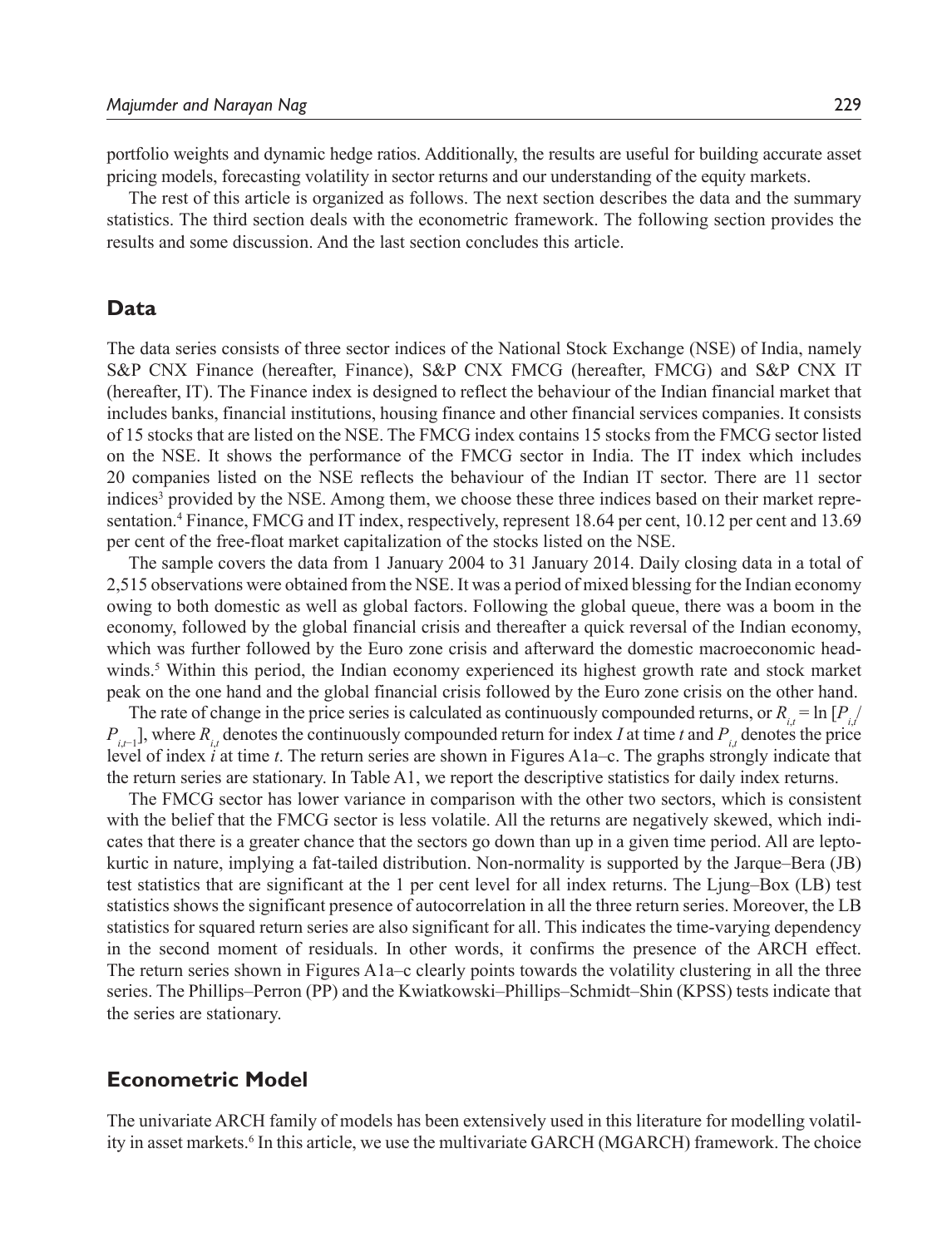of MGARCH models over the univariate framework is motivated by the following reason. The multivariate framework not only provides an analysis of volatility and the accompanying interlinkages between the assets concerned but it also allows an estimation of the time-varying covariances and correlations. Moreover, the univariate GARCH model needs to be extended in a multivariate framework when we deal with a vector of returns (i.e., portfolio return), instead of a single asset.

In MGARCH models, defining the covariance matrix is of prime importance.7 There are different specifications of MGARCH models. Broadly speaking, there are three main approaches: (a) Direct generalization of the univariate GARCH model. This includes VECH, BEKK and factors models. (b) Linear combination of univariate GARCH models. Orthogonal and latent factor models fall into this category. (c) Non-linear combination of univariate GARCH models. Conditional correlation models belong to this category. Among them, most popular parameterizations are the VECH, BEKK and dynamic conditional correlation models.

The first MGARCH model for the conditional covariance matrices was the so-called VECH model proposed by Bollerslev, Engle and Wooldridge (1988).

Consider an  $N \times 1$  dimensional stochastic vector process  $\{Y_t\}$ :

$$
Y_t\!=\!\mu_t\!+\!\epsilon_t,
$$

where,  $\mu_t$  is the conditional mean vector.  $\varepsilon_t$  is an  $N \times 1$  vector of a random process.

 $\epsilon_t$ |F<sub>t−1</sub> ~ *N* (0, H<sub>t</sub>); *F<sub>t−1</sub>* is the information set at time *t*−1; H<sub>t</sub> is the *N*×*N* parameter vector.

The VECH specification is presented as

$$
Vech(H_t) = Vech(C) + \sum_{i=1}^{q} A_i Vech(\varepsilon_{t-i}\varepsilon'_{t-i}) + \sum_{j=1}^{p} B_j Vech(H_{t-j}).
$$

Vech(.) is an operator that converts a matrix into a vector. It denotes the operator that stacks the lower triangular portion of an  $N \times N$  matrix as a  $[N(N+1)/2] \times 1$  vector. H<sub>t</sub> is the covariance matrix of the residuals. C is an  $[N(N+1)/2] \times 1$  vector. A and B are square matrices of order  $[N(N+1)/2]$  and ε is the *N*×1 vector.

Although the Vech model is able to capture the volatility spillover effect, it suffers from two major drawbacks: First of all the condition for  $H_t$  to be positive definite is not guaranteed. Moreover, for *N* number of variables,  $(p+q) \times (N(N+1)/2)^2 + N(N+1)/2$  number of parameters has to be estimated,<sup>8</sup> which is quiet large unless *N* is not small.9

The beauty of the BEKK<sup>10</sup> model lies in the fact that it ensures the  $H<sub>t</sub>$  matrix to be positive definite. It takes the following form.

$$
H_t\!=\!C'C+\sum_{j=1}^q\sum_{k=1}^kA'_{kj}\epsilon_{t-j}\epsilon'_{t-j}A_{kj}+\sum_{j=1}^p\sum_{k=1}^kB'_{kj}H_{t-j}B_{kj},
$$

where  $A_{ki}$ ,  $B_{ki}$  and C are *N*×*N* matrices. C is a lower triangular matrix.<sup>11</sup>

The first order BEKK model<sup>12</sup> can be depicted as follows.

$$
H_t = C'C + A'\epsilon_{t-1}\epsilon'_{t-1}A + B'H_{t-1}B.
$$

The most important feature of the BEKK model is that it is flexible enough to allow the different conditional covariances and variances to influence each other, and at the same time, does not require estimating a large number of parameters.<sup>13</sup>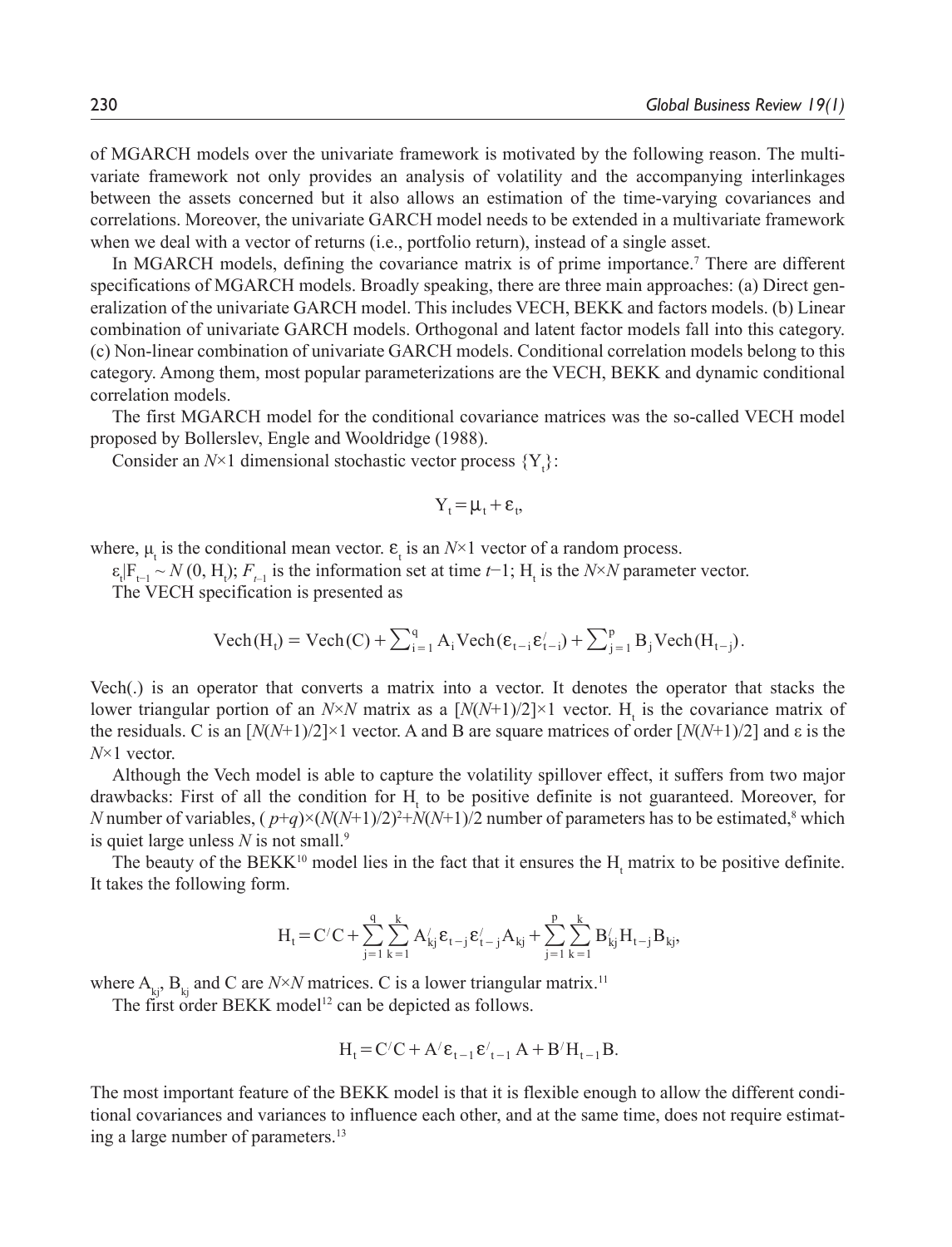It is well documented in the existing literature that stock market volatility responds asymmetrically to negative (bad news) and positive (good news) shocks. Usually, it is observed that following a negative shock, volatility tends to increase more than following a positive shock of the same magnitude.<sup>14</sup> The standard BEKK model fails to capture this asymmetric response. In order to overcome this limitation, Kroner and Ng (1998) proposed an asymmetric BEKK model in line with the approach of Glosten, Jagannathan and Runkle (1993) to a multivariate setting.

In this article, we use the following asymmetric BEKK-GARCH (1, 1) model with AR (1) specification for the mean equations:

$$
R_{it} = \mu_i + \alpha I + \varepsilon_{it}
$$

where,  $R_{i,t}$  denotes the return of indeI *i* for time period *t*, *I* is a long-term drift coefficient and  $\varepsilon_{it}$  is the error term. And the following trivariate BEKK specification has been used:

$$
H_t = C'C + A'e_{t-1}E'_{t-1}A + B'H_{t-1}B + D'\tau_{t-1}\tau'_{t-1}D.
$$

The individual elements for C, A and B matrices are as follows.

$$
C = \begin{bmatrix} c_{11} & 0 & 0 \ c_{21} & c_{22} & 0 \ c_{31} & c_{32} & c_{33} \end{bmatrix} A = \begin{bmatrix} a_{11} & a_{12} & a_{13} \ a_{21} & a_{22} & a_{23} \ a_{31} & a_{32} & a_{33} \end{bmatrix} B = \begin{bmatrix} b_{11} & b_{12} & b_{13} \ b_{21} & b_{22} & b_{23} \ b_{31} & b_{32} & b_{33} \end{bmatrix} D = \begin{bmatrix} d_{11} & d_{12} & d_{13} \ d_{21} & d_{22} & d_{23} \ d_{31} & d_{32} & d_{33} \end{bmatrix}
$$

Elements of matrices A and B, respectively, capture the effect of shocks and volatility on conditional variances. On the one hand, the diagonal elements of matrix A represent the effect of own past shock on the conditional volatility. On the other hand, the off-diagonal elements of matrix A, that is, the  $a_{ii}$  terms capture the effect of the *i*th market shock on the *j*th market volatility. In a similar manner, the diagonal elements of matrix B depict the effect of own past volatility and the off-diagonal elements reflect the volatility spillover from the other markets. Here,  $\tau$ <sub>*t*</sub> captures the asymmetries.  $\tau$ <sub>*t*</sub> is defined as  $\epsilon$ <sub>*t*</sub> if  $\epsilon$ <sub>*t*</sub> is negative, and zero otherwise. The diagonal elements in matrix D capture the response of the own market to its own past negative shocks, while the off-diagonal elements, that is,  $d_{ij}$ , measure the effect of marIet *i* on the negative shocks from the *j*th market. In other words, this captures the cross-market asymmetric responses.

The aforementioned model is estimated by maximizing the following likelihood function.

$$
L(\theta) = -\frac{N}{2} \ln(2\pi) - \frac{1}{2} \sum_{t=1}^{N} (\ln |H_t| + \varepsilon_t' H_t^{-1} \varepsilon_t),
$$

where *N* denotes the number of observations and  $\theta$  is the vector of the parameters to be estimated. The BFGS algorithm has been used to find the estimates of the parameters and their standard errors.<sup>15</sup>

#### **Empirical Results**

This section contains the estimation result of the trivariate asymmetric BEKK-GARCH (1, 1) model with AR (1) specification for mean equations. Estimation results are presented in Table A2.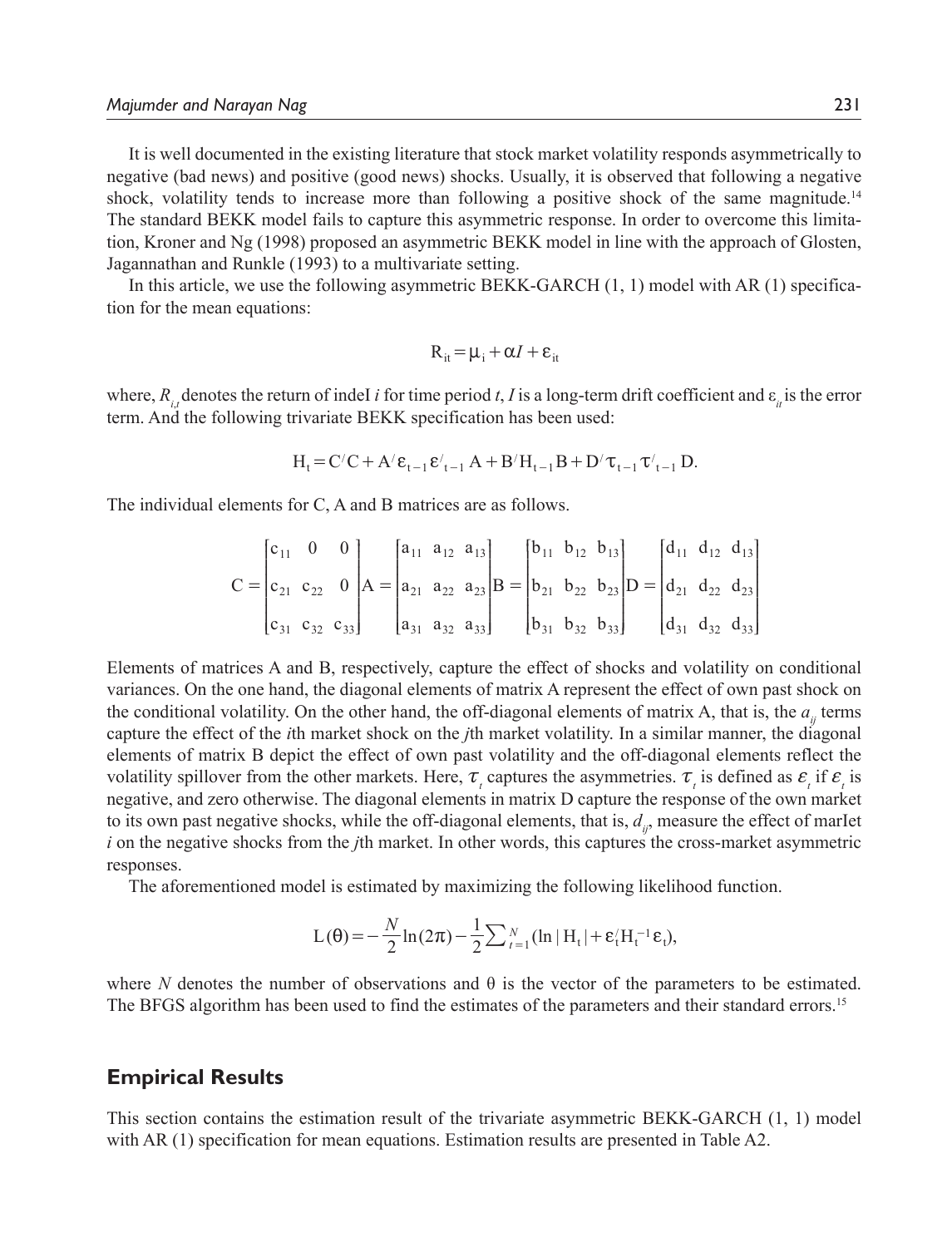The mean equation and the variance–covariance equation have been estimated simultaneously by the maximum likelihood method. Finance, FMCG and IT sectors have been labelled as 1, 2 and 3, respectively. The first row of Table A2 shows the AR coefficient of the mean equations. Statistical significance of  $R_{i,j}$  (for all  $i = 1, 2, 3$ ) entails that all three sector returns follow an autoregressive process of order 1.16

Next, we focus on the variance–covariance equation. The volatility of all three sector returns was affected by its own past shock and volatility. This is indicated by the significant  $a_{ii}$  and  $b_{ii}$  coefficients for all  $i = j = 1, 2, 3$ . Own past volatility has played a greater role than own past shock to influence the present volatility. It is reflected by the fact that  $a_{ij} < b_{ij}$  for  $i = j = 1, 2, 3$ . Turning around the asymmetric coefficient it is found that  $d_{11}$ ,  $d_{22}$  and  $d_{33}$  are all positive and significant. This asserts that a bad news of an own market amplifies the volatility to a greater extent than a good news. Thus, we get an evidence of the standard leverage effect, as stated in the existing literature.

Next, we focus on the spillover result. The coefficient  $a_i$ s (for all  $i = 1, 3$  and  $j = 1, 2, 3$ ) are statistically insignificant. This entails that there was no shock spillover from the Finance and IT sectors. In other words, any unanticipated shocks emanating from the Finance and IT sectors failed to affect others. However, there was a unidirectional shock spillover from the FMCG sector to the Finance and IT sectors. The statistical significances of  $a_{21}$  and  $a_{23}$  confirm this. Volatility spillover is found to be bidirectional between the Finance and the IT sector. Both these sectors have more global exposure and, thus, are influenced by several external factors. There exist some common external factors like exchange rate that influence both. This could be the probable reason behind the observed volatility spillover between the Finance and the IT sectors. But, there was a unidirectional volatility spillover from the FMCG sector to the Finance and IT sectors. This is indicated by the significant  $b_{21}$  and  $b_{23}$  coefficients. However, it is to be noted that both  $b_{21}$  and  $b_{23}$  are negative. Looking at the  $d_{ij}s$ , we find that almost everywhere there is an evidence of asymmetric cross-market spillover, except for the spillover from the IT sector.

Looking at it differently, the results reveal several pragmatic insights regarding the interaction between the pro-cyclical and the non-cyclical sectors. Although there was a bidirectional volatility spillover among the two pro-cyclical sectors, there was a unidirectional shock and volatility spillover from the non-cyclical FMCG sector to both the pro-cyclical sectors. Thus, being a defensive non-cyclical sector, FMCG remained unaffected by the shock and volatility emanating from either of the two procyclical sectors. Hence, a combination of the pro-cyclical- and non-cyclical-sector equities could be a good bet for diversifying the portfolio risk. This result bears a special importance for the market participants.

Next, we statistically test the asymmetric spillover and cross-market spillover restriction from the aforementioned model. The results are reported in Table A3.

First, we test the hypothesis of the trivariate symmetric model versus the trivariate asymmetric model. The chi-squared statistics shows that the null hypothesis of  $d_{ii} = 0$  cannot be accepted. Hence, it supports the evidence of asymmetric spillover. In addition to this, the hypothesis of no cross-market spillovers has been tested. The observed chi-squared statistics signifies the presence of cross-market spillover.

Estimated conditional correlations from the aforementioned BEKK model<sup>17</sup> are depicted in Figures A2a–c. Table A4 shows the average conditional correlation for the different phases of the economy.

We focus broadly on three phases, namely the boom period (from 2004 to 2007), crisis period (from 2008 to January 2009) and post-crisis period (from February 2009 to 2014). It is found that the correlation has increased during the period of global financial crisis. This may be attributed to the fact that the market integration tends to increase at the time of stress due to the contagion effect.18 However, looking at the period of the Euro zone debt crisis,19 it is observed that the correlation was smaller. Thus, we get a contrasting implication of the global financial crisis and the Euro zone crisis. The result is obvious due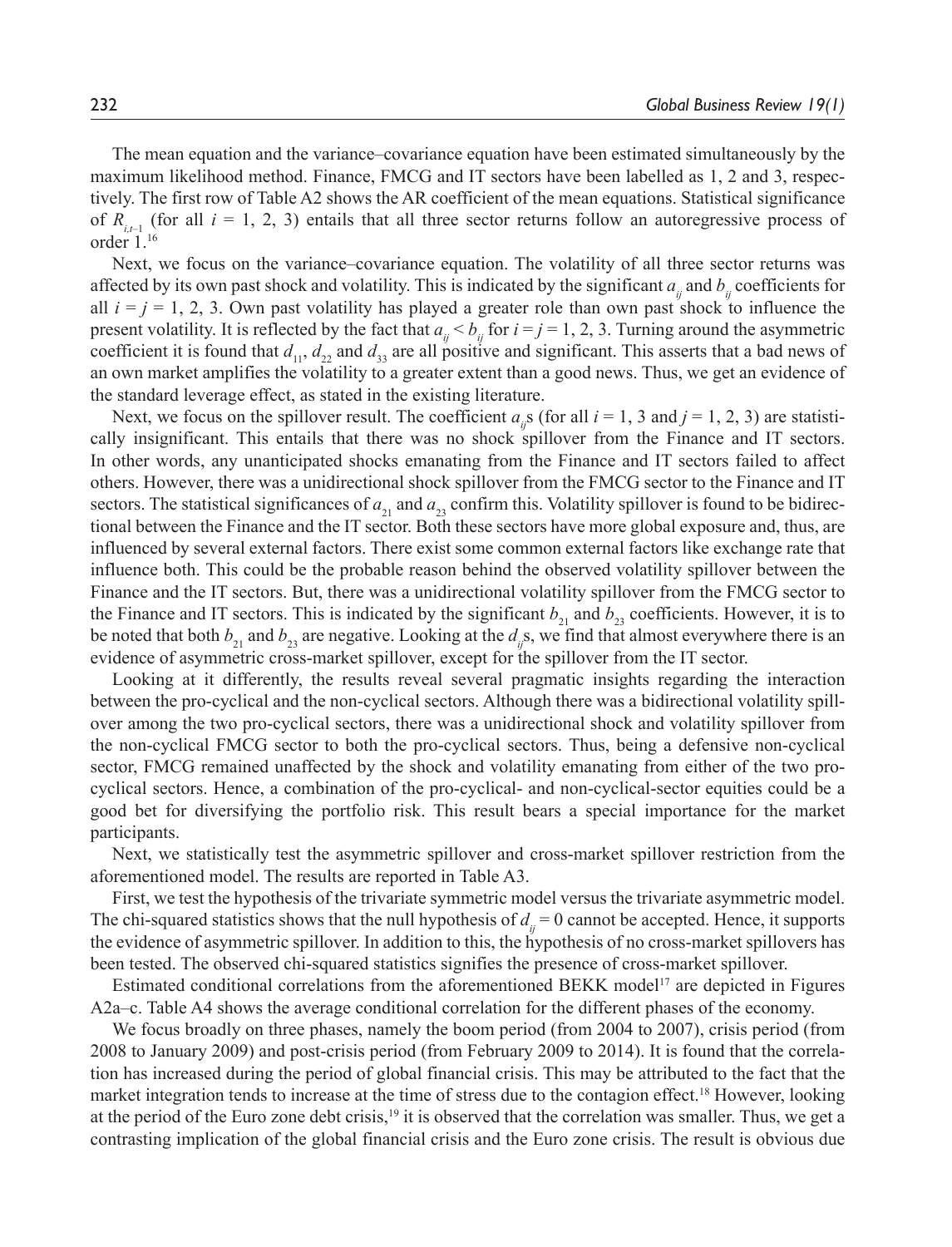to the fact that the severity of Euro crisis was limited than global financial crisis both in terms of extent and persistence.

To conclude, the earlier discussed analysis reveals that all these sectors were interconnected among themselves in different ways over the four phases. Moreover, it also entails the possibility of crossmarket hedging and diversifying the unsystematic risk of a portfolio by means of the sector index. These findings bear special significance for the market participants. In particular, the results could be used to calculate the risk minimizing portfolio weights and the risk minimizing hedge ratios.20

#### **Conclusion**

The primary focus of this article was on exploring the shocks and volatility spillover among the Finance, FMCG and IT sector indices from 1 January 2004 to 31 January 2014. A trivariate asymmetric BEKK model has been used for this. The result entails that the volatility of each sector was influenced by its own past shock and volatility. Regarding the cross-market spillover, the study finds that there was a bidirectional volatility spillover between the two pro-cyclical sectors, namely the Finance and the IT sectors. But, there was a unidirectional shock and volatility spillover from the FMCG sector to the other two sectors. Thus, shocks and volatility spillover were found to be unidirectional between the non-cyclical and the pro-cyclical sectors. This provided the opportunity for portfolio diversification. Moreover, the shocks spillover were found to be asymmetric for most of the cases, including both ownmarket and cross-market spillover. Following the contagion effect, correlations between the sectors tend to increase during the period of global financial crisis. But no such evidence was found in the context of the Euro zone debt crisis.

In general, there is a shock and volatility transmission across the sectors. Volatility spillover is usually attributed to cross-market hedging and changes in common information. Dynamics of this transmission channels across the sector indices and is especially important for the investors who hold a portfolio consisting of different sector indices as well as for those who focus on a particular sector. The underlying interlinkages across the sectors entail that even if an investor invests in a particular sector, he/she should not only be aware of that particular sector but also of all others. This article has explicitly explained how understanding these dynamics will help them to choose risk minimizing optimal portfolio and crossmarket hedge ratio.

#### **Acknowledgement**

This article was presented in the 4th IIFT Conference on Empirical Issues in International Trade & Finance, organized by the Indian Institute of Foreign Trade, held in New Delhi (during 18–19 December 2014) and in the Research Scholars' Workshop held in University of Calcutta (during 8–9 July 2014). We are thankful to the participants for helpful comments. We are also grateful to the anonymous referees of the journal for their extremely useful suggestions to improve the quality of this article. However, the usual disclaimers apply.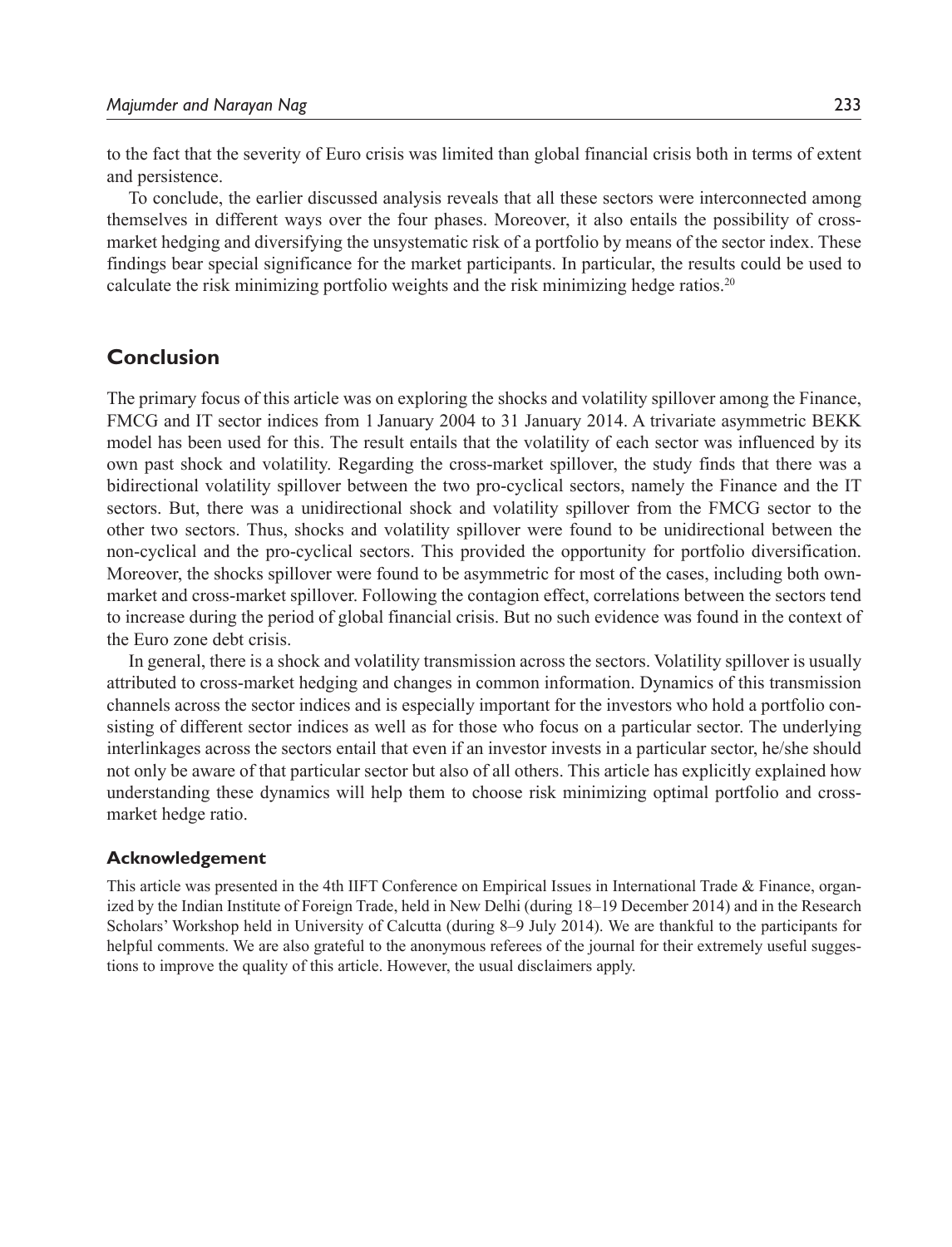### **Appendix**

|  |  |  | Table AI. Descriptive Statistics for Daily Index Return Over the Sample Period |
|--|--|--|--------------------------------------------------------------------------------|
|--|--|--|--------------------------------------------------------------------------------|

|                      | Finance   | <b>FMCG</b> | IΤ        |
|----------------------|-----------|-------------|-----------|
| Mean                 | 0.00025   | 0.00030     | 0.00024   |
| <b>Median</b>        | 0.00046   | 0.00047     | 0.00031   |
| Max                  | 0.07733   | 0.03606     | 0.05153   |
| Min                  | $-0.0625$ | $-0.0537$   | $-0.0625$ |
| Std. dev             | 0.00899   | 0.00609     | 0.00801   |
| <b>Skewness</b>      | $-0.0755$ | $-0.4170$   | $-0.1597$ |
| <b>Kurtosis</b>      | 9.04914   | 8.47937     | 8.84944   |
| JB                   | 3836.9*   | $3219.1*$   | 3596.2*   |
| LB(20)               | 87.68*    | 35.44**     | 42.39*    |
| LB <sup>2</sup> (10) | 886.2*    | 785.5*      | $656.1*$  |
| <b>PP</b>            | $-43.6*$  | $-48.9*$    | $-49.9*$  |
| <b>KPSS</b>          | $0.035*$  | $0.046*$    | $0.082*$  |
| No. of observation   | 2515      | 2515        | 2515      |

**Source:** Calculated by the authors.

**Note:** \*(\*\*) represents statistical significance at 1(5)% level of significance.

| Coefficient                       | Finance $(i = 1)$ | FMCG $(i = 2)$ | IT $(i = 3)$ |
|-----------------------------------|-------------------|----------------|--------------|
| $R_{_{\scriptscriptstyle [t-1]}}$ | $0.13*$           | $0.07*$        | $0.04*$      |
| $a_{i}$                           | $0.035**$         | $0.15*$        | $-0.05$      |
| $a_{i2}$                          | $-0.09$           | $0.38*$        | $-0.01$      |
| $a_{i3}$                          | 0.013             | $0.25*$        | $0.10*$      |
| $\mathsf{b}_{\mathsf{il}}$        | $0.94*$           | $-0.07*$       | $0.06*$      |
| $b_{i2}$                          | 0.008             | $0.83*$        | 0.013        |
| $b_{i3}$                          | $0.03**$          | $-0.12*$       | $0.93*$      |
| $\mathsf{d}_{\mathsf{d}}$         | $0.29*$           | $0.15*$        | $-0.06$      |
| $d_{i2}$                          | $0.20*$           | $0.12**$       | 0.01         |
| $\overline{d}_{i3}$               | $0.23*$           | $-0.14**$      | $0.18*$      |

**Table A2.** Trivariate Asymmetric BEKK-GARCH Model for the Finance, FMCG and IT Sectors

**Source:** Calculated by the authors.

**Note:** \*(\*\*) represents statistical significance at 1(5)% level of significance.

|  |  |  |  | <b>Table A3.</b> Test for the Restrictions |
|--|--|--|--|--------------------------------------------|
|--|--|--|--|--------------------------------------------|

| <b>Hypothesis</b>                                                           | Chi-squared Statistics | Degree of Freedom |
|-----------------------------------------------------------------------------|------------------------|-------------------|
| $Ho$ : D = 0, i.e., no asymmetry                                            | 304.226*               |                   |
| $H_0$ : $a_n = b_n = d_n = 0$ for $i \neq j$ , i.e., no cross-market effect | 308.664*               | 18                |

**Source:** Calculated by the authors.

**Note:** \* represents statistical significance at 1% level of significance.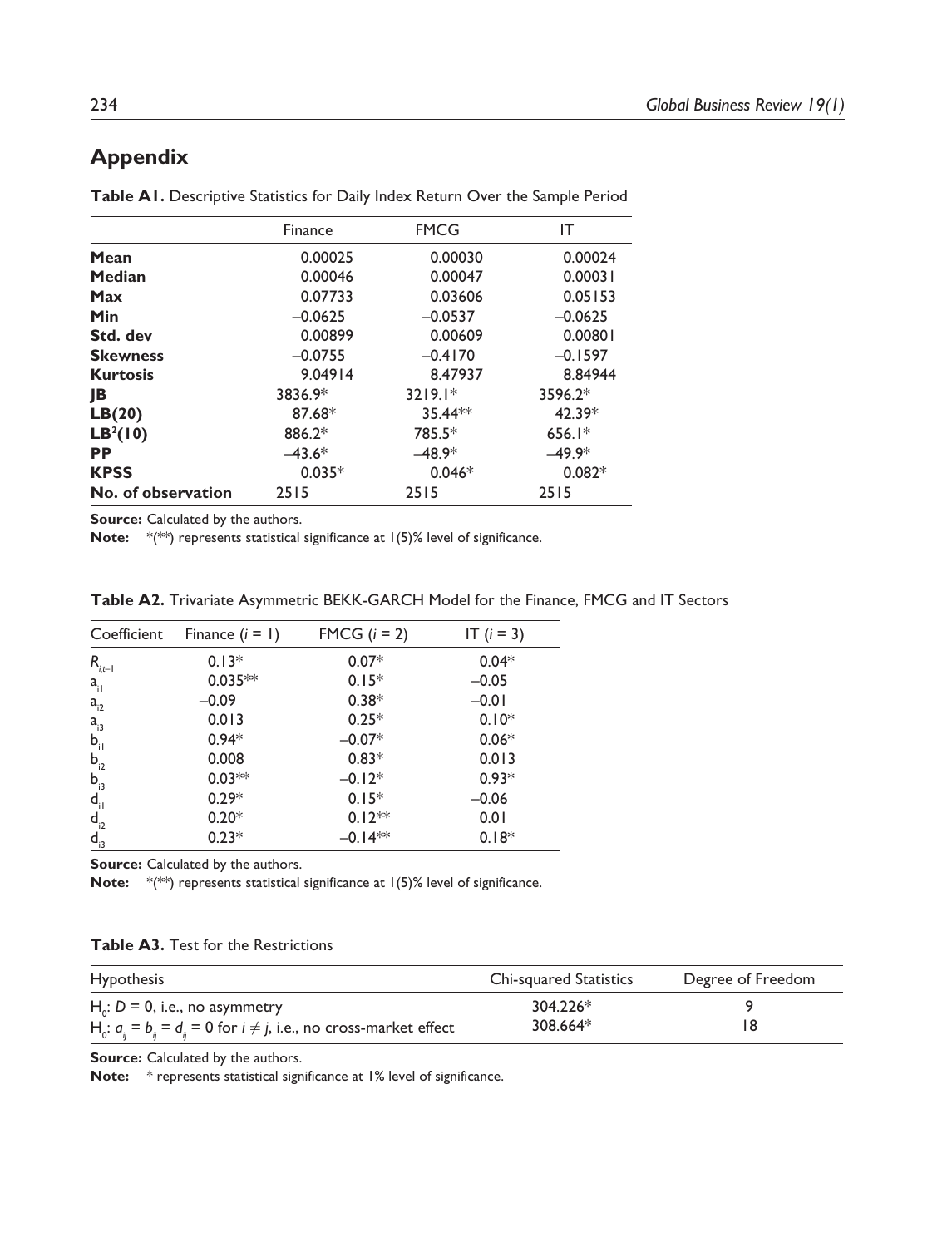|          |      | <b>Full Sample</b> |      | <b>Boom</b><br>(2004–2007) |      | Crisis (2008-<br>January 2009) |      | Post-crisis (February<br>$2009 - 2014$ |      | Euro Zone Crisis (May<br>2010–December 2012) |
|----------|------|--------------------|------|----------------------------|------|--------------------------------|------|----------------------------------------|------|----------------------------------------------|
|          | Mean | Median             | Mean | Median                     | Mean | Median                         | Mean | Median                                 | Mean | Median                                       |
| $r_{12}$ | 0.52 | 0.51               | 0.51 | 0.49                       | 0.67 | 0.67                           | 0.49 | 0.49                                   | 0.48 | 0.46                                         |
| $r_{13}$ | 0.52 | 0.51               | 0.50 | 0.49                       | 0.70 | 0.72                           | 0.49 | 0.49                                   | 0.48 | 0.49                                         |
| $r_{23}$ | 0.40 | 0.38               | 0.40 | 0.38                       | 0.58 | 0.60                           | 0.36 | 0.35                                   | 0.35 | 0.35                                         |

**Table A4.** Average Conditional Correlation

**Source:** Calculated by the authors.

**Table A5.** Average Risk Minimizing Portfolio Weights

|                         | <b>Full Sample</b> | Boom<br>$(2004 - 2007)$ | Crisis (2008-<br>January 2009) | Post-crisis (February<br>$2009 - 2014$ | 2013-2014 |
|-------------------------|--------------------|-------------------------|--------------------------------|----------------------------------------|-----------|
| Finance–FMCG $(W_{12})$ | 0.19               | 0.22                    | 0.03                           | 0.20                                   | 0.21      |
| IT-FMCG $(W_{22})$      | 0.28               | 0.30                    | 0.12                           | 0.29                                   | 0.38      |
| Finance-IT $(W_{12})$   | 0.40               | 0.43                    | 0.22                           | 0.41                                   | 0.38      |

Source: Calculated by the authors.

#### **Table A6.** Average Dynamic Hedge Ratio

|                         | <b>Full Sample</b> | Boom (2004-2007) | Crisis (2008-January<br>2009) | Post-crisis (February<br>$2009 - 2014$ |
|-------------------------|--------------------|------------------|-------------------------------|----------------------------------------|
| Finance-FMCG $(h_{12})$ | 0.76               | 0.71             | 1.18                          | 0.71                                   |
| IT-FMCG $(h_{22})$      | 0.53               | 0.51             | 0.86                          | 0.47                                   |
| Finance-IT $(h_{12})$   | 0.57               | 0.54             | 0.84                          | 0.54                                   |
| FMCG-Finance $(h_{21})$ | 0.37               | 0.39             | 0.39                          | 0.35                                   |
| FMCG-IT $(h_{22})$      | 0.31               | 0.32             | 0.41                          | 0.27                                   |
| IT-Finance $(h_{21})$   | 0.48               | 0.47             | 0.59                          | 0.45                                   |

**Source:** Calculated by the authors.



**Figure A1a.** Daily Return of the Finance Index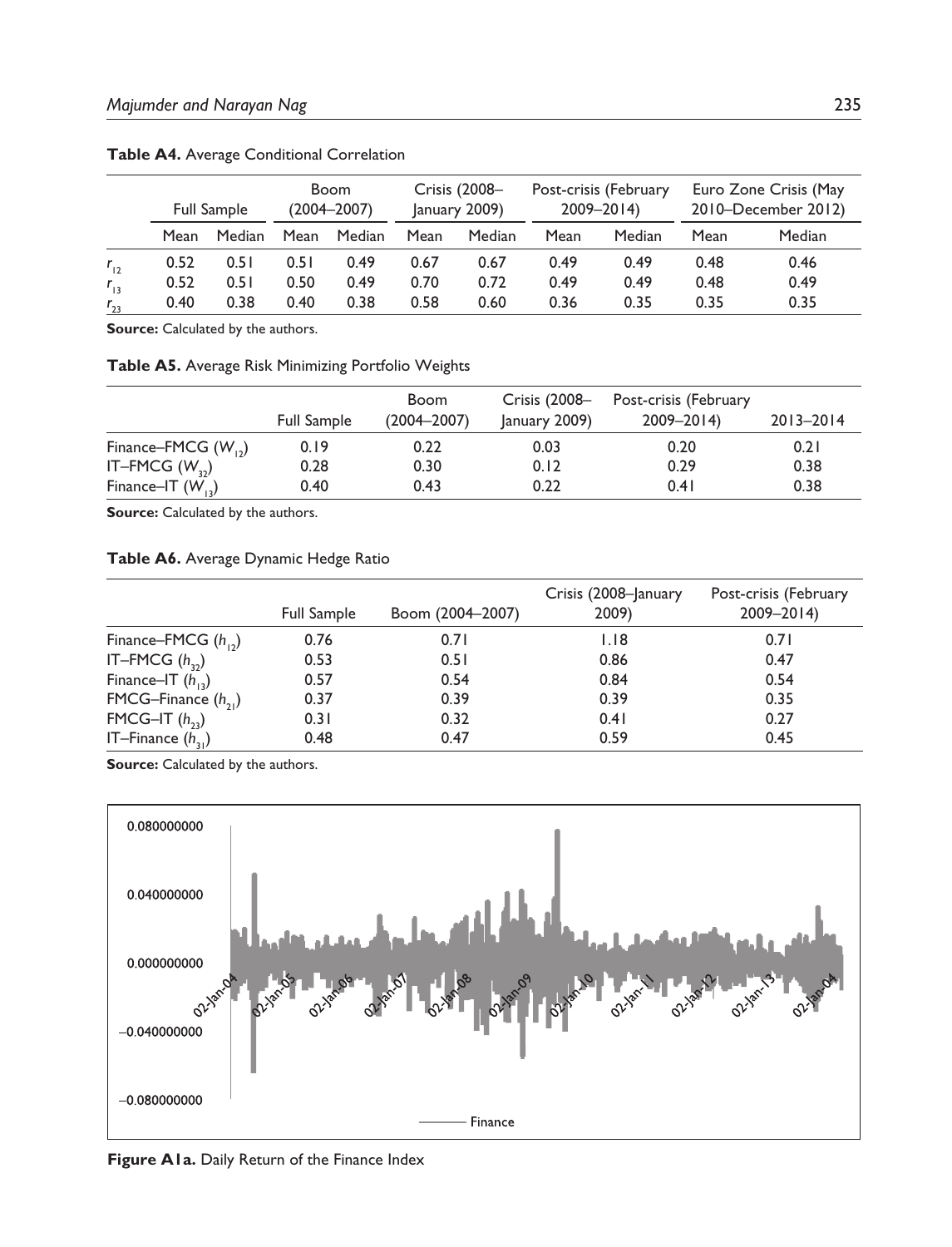

Figure A1b. Daily Return of the FMCG Index



Figure A1c. Daily Return of the IT Index **Source:** Authors' own work.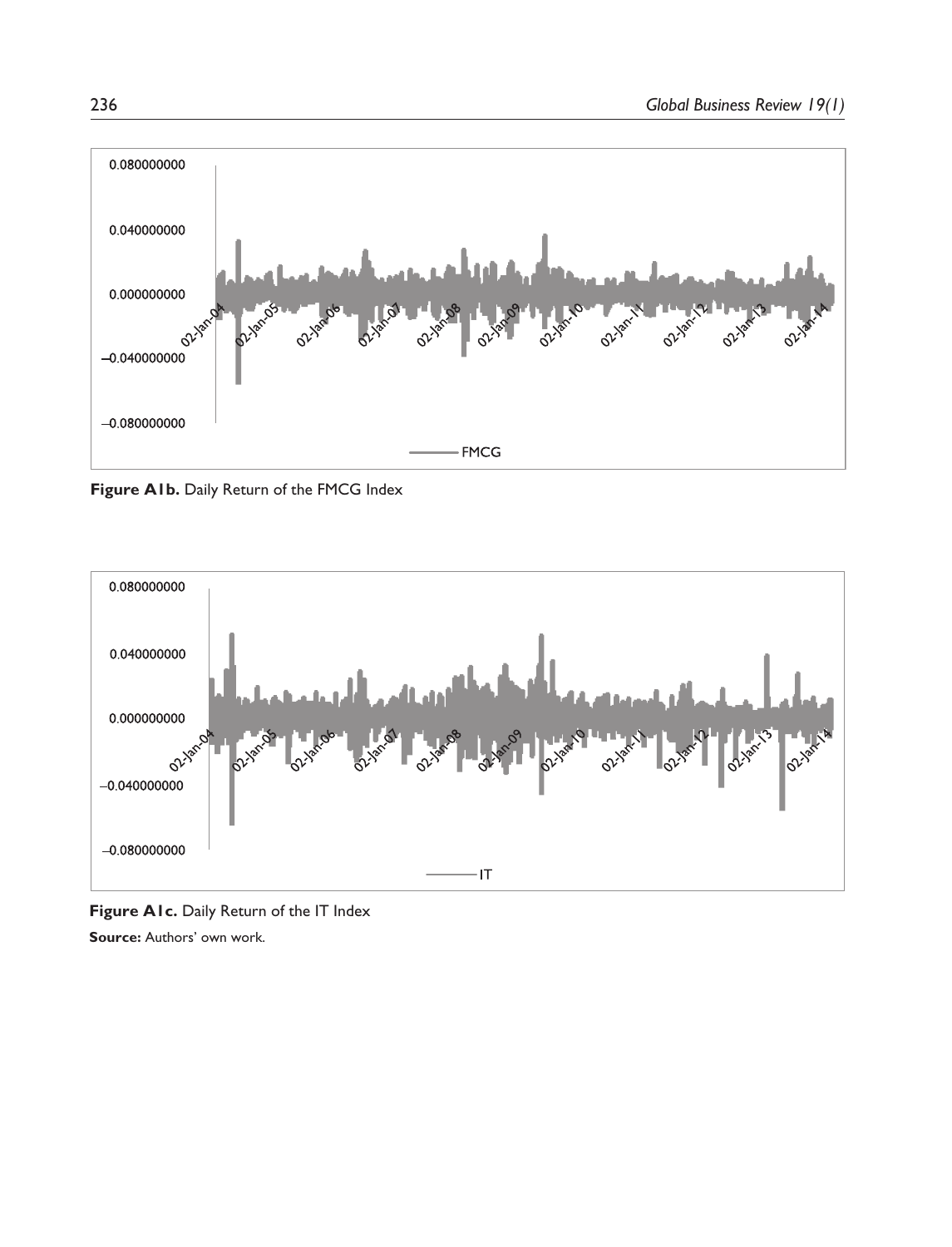

**Figure A2a.** Conditional Correlation Between the Finance and the FMCG Sectors



**Figure A2b.** Conditional Correlation Between the Finance and the IT Sectors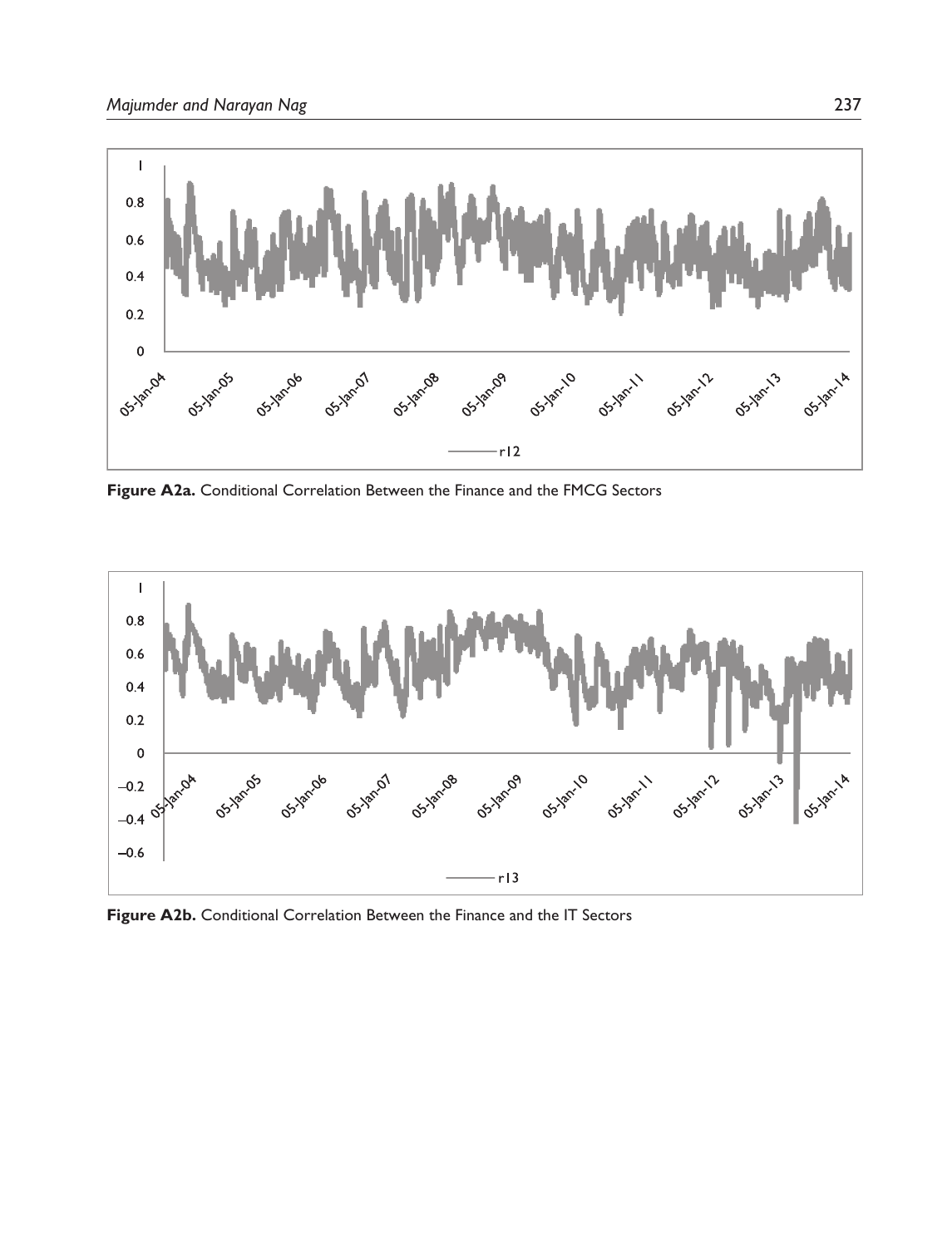

**Figure A2c.** Conditional Correlation Between the FMCG and the IT Sectors

**Source:** Authors' own work.

#### **Notes**

- 1. Following Ross (1989) and Chan, Chan and Karolyi (1991) 'it is the volatility of an asset's price, and not the asset's simple price change that is related to the rate of flow of information to the market'.
- 2. To the best of our knowledge this is the first study in the Indian context. Karmakar (2010) examined the shocks and volatility transmission between small and large stocks for the Indian economy.
- 3. Eleven sector indices provided by the NSE are Auto index, Bank index, Energy index, Finance index, FMCG index, IT index, Media index, Metal index, Pharma index, PSU Bank index and Realty index.
- 4. In order to have a more comprehensive result, it would be always preferable to consider all the 11 sector indices in our analysis. However, this may not be practically tractable. In that case, we have to estimate a huge number of parameters which makes the estimation process unworkable.
- 5. Sluggish growth, sustained inflation, widening current account deficit and sliding rupee led to the poorest macroeconomic performance.
- 6. See Bollerslev (2008) for the survey of literature on the ARCH family model.
- 7. Maintaining a good balance between parsimony and flexibility is much desired for formulating MGARCH specifications. Moreover, the model must ensure that the covariance matrix is positive definite.
- 8. Even for a trivariate model we have to estimate 78 parameters, which are computationally demanding.
- 9. In order to overcome this problem of overparameterization, Bollerslev proposed a restrictive version of this model—known as the DVECH (diagonal Vech) model. As the name suggests, it assumes the Ai and Bj matrices to be diagonal matrices. This restriction reduces the number of parameters to  $(p+q+1)N(N+1)/2$  (e.g., for  $N=3$ , it is equal to 18). Moreover, it also ensures  $H_t$  to be positive definite for all values of *t*. But this model does not permit any interaction between different conditional covariances and variances. In other words, this specification does not allow volatility spillover.
- 10. The BEKK model is named after Baba, Engle, Kraft and Kroner (1990), who wrote the preliminary version of Engle and Kroner (1995).
- 11. The purpose of decomposing the constant term into a product of two triangular matrices is to guarantee the positive semi-definiteness of  $H_i$ .
- 12. The first-order BEKK-GARCH model implies  $K = 1$ ,  $p = 1$  and  $q = 1$ .
- 13. For a bivariate BEKK-GARCH (1, 1) model, only 11 parameters have to be estimated in contrast to 21 parameters in the VECH model.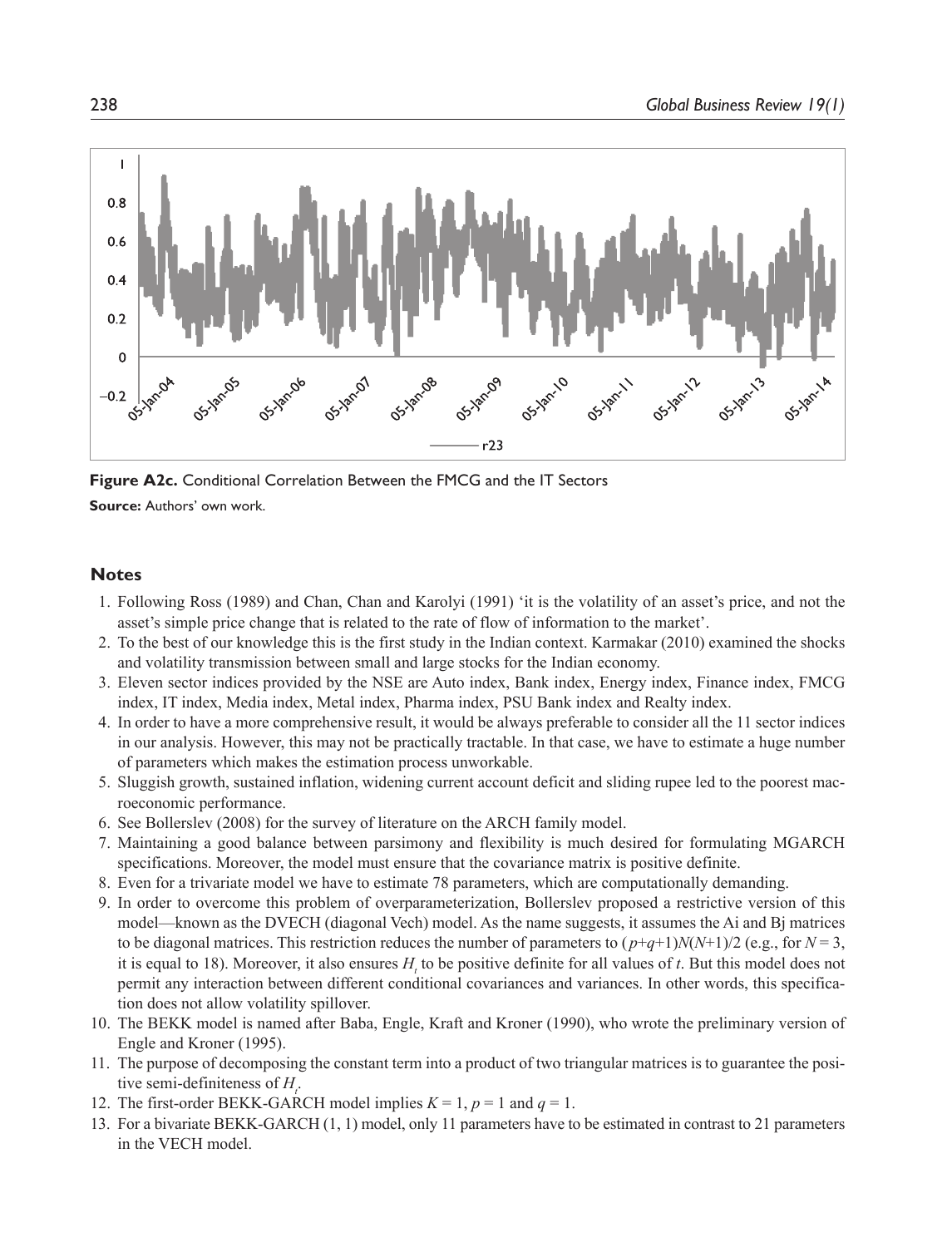- 14. This is referred to as the 'leverage effect', as proposed by Black (1976). The intuition is based on the balance sheet effect which entails that decreasing return tends to deteriorate the debt–equity ratio and, hence, the probability of default magnifies.
- 15. We have used the RATS Version 8 for the estimation purpose.
- 16. We also tried AR (2) and AR (3) specifications for a mean model. But they did not improve the estimation results.
- 17. Generally, it is argued that the BEKK model is used to estimate the conditional covariance and the DCC model is used for conditional correlation. But, the conditional correlation (conditional covariance) can be easily estimated from the BEKK (DCC) model. Moreover, the conditional correlation derived from the BEKK model is consistent for the true conditional correlation. See Caporin and McAleer (2012) for more detailed discussion.
- 18. Although there is no unique definition of the term 'financial contagion', it is usually defined as a significant increase in cross-market co-movements after a shock to one market or country beyond what would be justified by fundamentals.
- 19. The problem in Greece outbroke in early 2010. But, we choose 2 May 2010 as a starting date for the Euro zone crisis because on that day the Euro zone members and the IMF agreed on 110 billion bailout package to rescue Greece.
- 20. Suppose a portfolio consists of two equity sector indices in the same market, then we can use the following formula to calculate the risk minimizing portfolio weights:

$$
w_{12,t} = \frac{h_{22,t} - h_{12,t}}{h_{11,t} + h_{22,t} - 2h_{12,t}}
$$

and

$$
w_{12,t} = \begin{cases} 0, \text{ if } w_{12,t} < 0 \\ w_{12,t}, \text{ if } 0 \le w_{12,t} \le 1 \\ 1, \text{ if } w_{12,t} > 1 \end{cases}
$$

Here,  $w_{12}$ , is the portfolio weight for the first sector with respect to the second sector in  $\bar{\tau}$ 1 portfolio at time *t*.  $h_{11}$  and  $h_{22}$  are the conditional variances of the first and the second sectors, respectively, at time *t*.  $h_{12}$  is the conditional covariance between sectors 1 and 2 at time *t*. We have calculated both the portfolio weights and the hedge ratios in Table A5 and A6 (appendix) respectively.

The minimum variance hedge ratio or optimal hedge ratio is the ratio of futures position relative to the spot position that minimizes the variance of the portfolio. In order to minimize the risk, a long position of  $\bar{\tau}$ 1 taken in one sector index should be hedged by a short position of  $\nabla h$  in another sector index in the same market at time *t*. The  $h_t$  is given by

$$
h_t\!=\!\frac{h_{12,t}}{h_{22,t}}.
$$

We have calculated both the portfolio weights and the hedge ratios. The values are given in the appendix.

#### **References**

- Al-Fayoumi, N., Khamees, B.A., & Al-Thuneibat, A.A. (2009). Information transmission among stock return indexes: Evidence from the Jordanian Stock Market. *International Research Journal of Finance and Economics*, *1*(24), 194–208.
- Baba, Y., Engle, R.F., Kraft, D., & Kroner, K. (1990). *Multivariate simultaneous generalized ARCH* (Unpublished manuscript). San Diego, CA: University of California.
- Black, F. (1976). Studies of stock price volatility changes. *Proceedings of the American Statistical Association, Business and Economies Studies Sections*, *27*, 177–181.
- Bollerslev, T. (2008). *Glossary to ARCH (GARCH)* (CREATES Research Paper No. 2008–49). Aarhus, Denmark: School of Economics and Management, University of Aarhus.